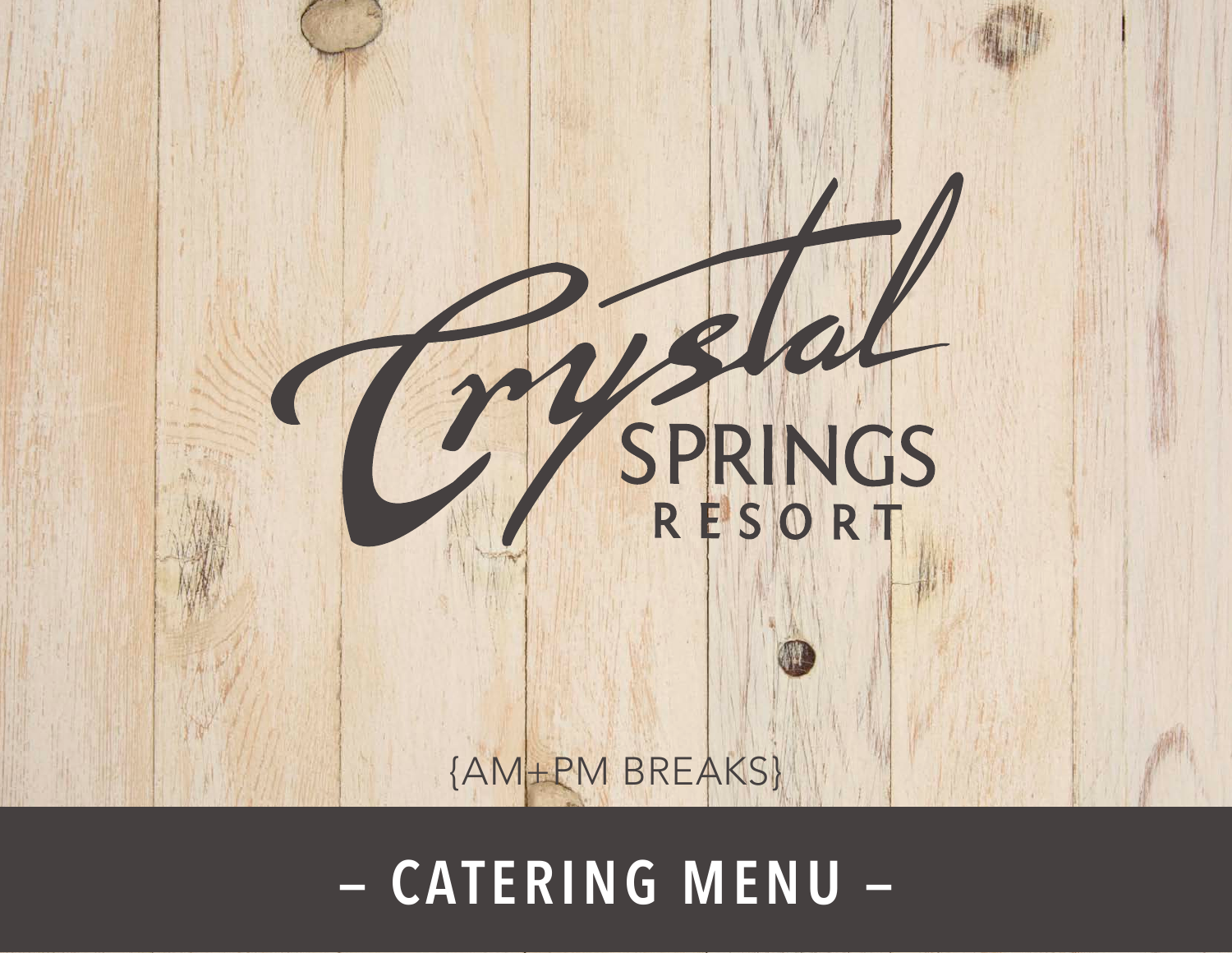{AM & PM BREAKS} A MINIMUM OF 10 GUESTS IS REQUIRED.

# MONDAY **RIGHT SIDE OF THE BED**

#### **AM SNACK**

**SEASONAL BERRIES or FRUIT**

**SMOKED SALMON** cream cheese, bagels **DEVILED EGGS**

**BEVERAGES COFFEE AFFICIONADO ICED COFFEE NAKED JUICES**

## **ARTISANAL CHEESE**

**PM SNACK** 

**INTERNATIONAL CHEESES**

**FRESH BREAD & CRACKERS** seasonal jam, dried fruit, nuts, honey

**BEVERAGES HOT APPLE CIDER** {Fall & Winter} **MINT & BERRY SMOOTHIES** {Spring & Summer}

# TUESDAY **MORNING FITNESS BREAK**

#### **AM SNACK**

**BOTTLED SMOOTHIES DRIED FRUITS & NUTS YOGURT PARFAITS GRANOLA BARS**

**BEVERAGES COFFEE AFFICIONADO ICED COFFEE NAKED JUICES**

## **HALF TIME**

**PM SNACK WAGYU BEEF HOT DOGS**  sauerkraut **SOFT PRETZELS**  deli mustard **CHEESECAKE BITES HONEY ROASTED NUTS WHITE CHEDDAR POPCORN**

### **BEVERAGES**

**HOT APPLE CIDER** {Fall & Winter} **COFFEE AFFICIONADO ICED COFFEE**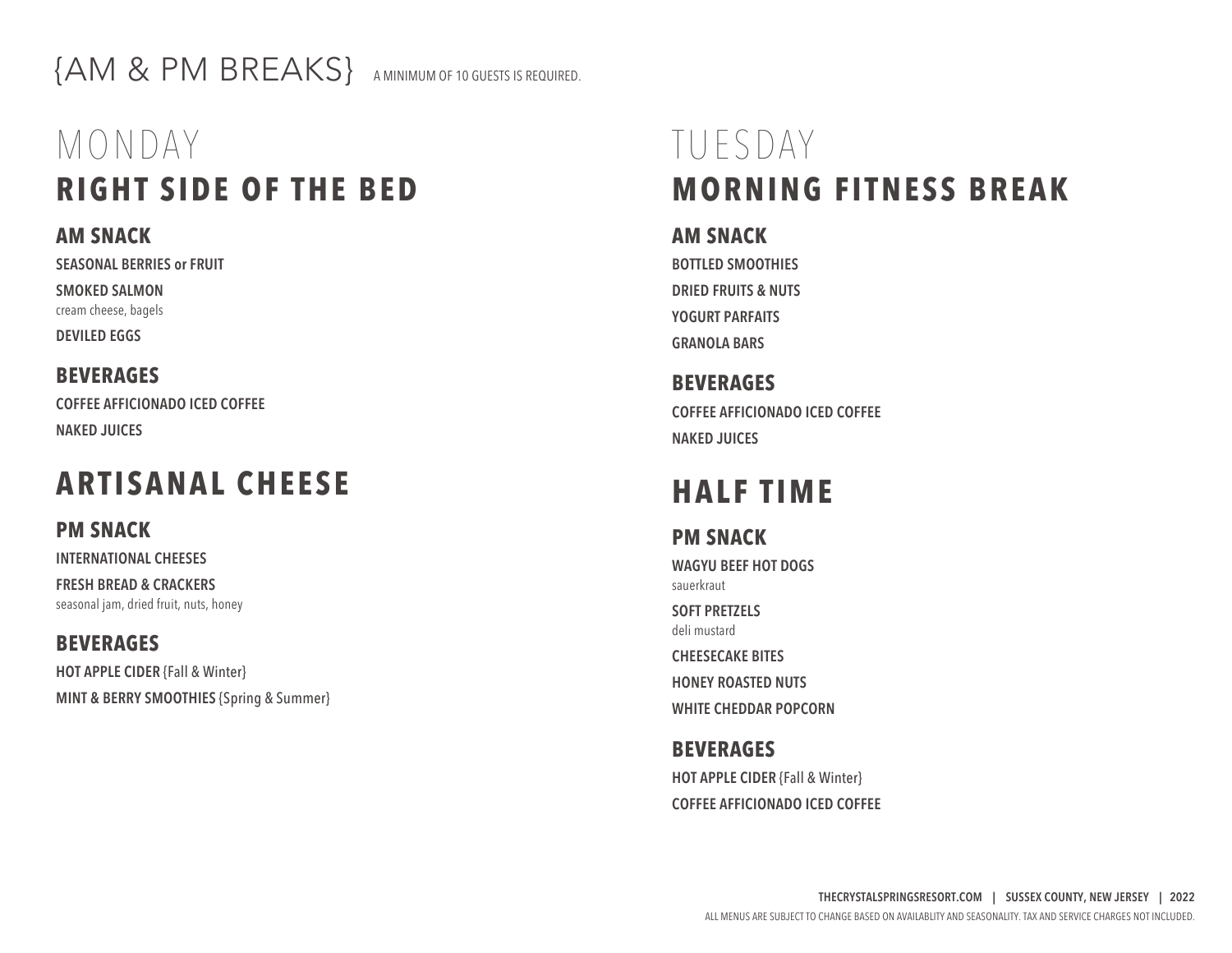{AM & PM BREAKS} A MINIMUM OF 10 GUESTS IS REQUIRED.

# WEDNESDAY **DESIGNER DONUTS**

**AM SNACK DONUTS — FRESH FROM OUR DONUT MAKER CRUMB CAKES SEASONAL FRUIT SKEWERS**

#### **BEVERAGES**

**COFFEE AFFICIONADO ICED COFFEE NAKED JUICES**

### **TEA SANDWICHES**

**PM SNACK TUNA SALAD, EGG SALAD & CUCUMBER TEA SANDWICHES DILL PICKLES KETTLE KRINKLE CUT POTATO CHIPS**

#### **BEVERAGES**

**HOT HERBAL TEAS COFFEE AFFICIONADO**

## THURSDAY **JAM SESSION**

#### **AM SNACK**

**SEASONAL JAMS CORNBREAD BUTTERMILK BISCUITS FRUIT TURNOVERS WHOLE FRUIT**

**BEVERAGES COFFEE AFFICIONADO ICED COFFEE NAKED JUICES**

## **TRAIL BLAZER**

### **PM SNACK**

**BUILD YOUR OWN TRAIL MIX:**

| GRANOLA                      | <b>MIXED NUTS</b>      |
|------------------------------|------------------------|
| <b>DRIED FRUIT</b>           | <b>MINI PRETZELS</b>   |
| <b>BANANA CHIPS</b>          | <b>CHOCOLATE CHIPS</b> |
| <b>CHOCOLATE RAISINS</b>     | M&M'S                  |
| <b>MIXED FRUIT HAND PIES</b> |                        |
| <b>SEASONAL WHOLE FRUIT</b>  |                        |

### **BEVERAGES**

**HOT CHOCOLATE COFFEE AFFICIONADO**